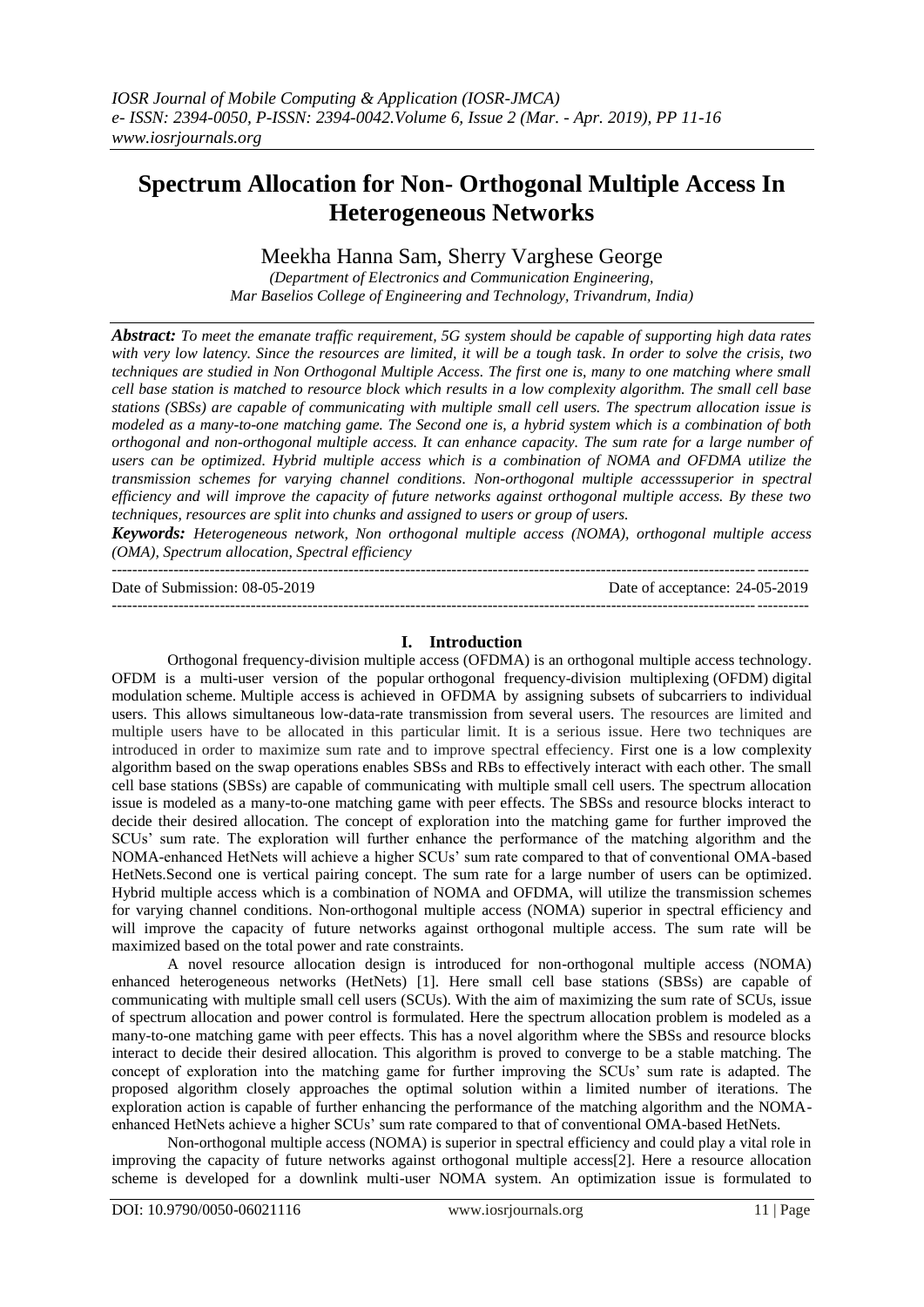maximize the sum rate based on the total power and rate constraints. Due to the complexity of computing the best solution, a low complexity sub-optimal solution for two-user scenario is developed and then extended to the multi-user case by user-pairing approach as well as a number of power allocation techniques. In addition, hybrid multiple access technique which combines the properties of NOMA and the orthogonal frequency division multiple access (OFDMA) is implemented.

Non-orthogonal multiple access (NOMA) has spurted as a key technology for boosting the capacity of 5G networks[3]. Since, NOMA is expected to be heterogeneous networks (HetNets), its performance on 5G HetNets is highly anticipated. 5G HetNet with hybrid multiple access where NOMA and orthogonal multiple access coexist. Here a dynamic power allocation is used and four generic pairing methods for NOMA are explained: Hungarian, Gale-Shapley, random, and exhaustive. Through the results, the close-to-optimal pairing methods offer the highest capacity gain whenever the network cells are equally loaded. If the load is unequal and load balancing techniques are used, simpler pairing methods offer higher gains. Thus a flexible choice of the pairing method to be used for NOMA depending on the network load, thus achieving a balance between the network capacity gain and the complexity of the pairing method.

Resource allocation and user association are two key problems in the heterogeneous wireless cellular networks [4]. The joint optimization on these two problems is difficult to achieve thus the exact solution cannot be obtained effectively. Here a novel shareable resource allocation and user association scheme is introduced with frequency reusing taken into consideration. The optimization issue on the whole networks is divided in two stages: resource allocation for each base station and user association. In stage one, an adaptive allocation algorithm is provided, which can increase the frequency reuse performance is introduced based on the priori traffic spatial distribution. In stage two, by a relaxed convex optimization each user is associated with a BS then assign some physical resource blocks.

# **II. Spectrum Allocation in NOMA**

Spectrum allocation argument is casted as many to one matching game. In spite of meeting the flowing demands for wireless services, deployment of Het Nets is required. Thus spectral efficiency can be achieved. The sharing of spectrum among multiple users can cause co-tier and cross-tier obstruction, so dynamic spectrum allocation technique should be implemented.

# **2.1 System Description**

A K-tier Heterogeneous networks, with first and large tier as macro cell and the rest as low powered small cells. The small cells here considered are femto cells and pico cells. Femto cells can support a handful of users and simultaneous calls per time. Its has less radius of coverage. For pico cell, it can handle about 100 users and the radius of coverage is much more than that of femto cells. The network capacity can be enhanced by the deployment of these small cells. Small cell base stations can be substituted as  $SBS = \{1, \ldots, B\}$ . The Macro cell base station serves macro cell control units, i.e.,  $MCU = \{1, \ldots, M\}.$ 



**Fig 1:** NOMA enhanced HetNets [1]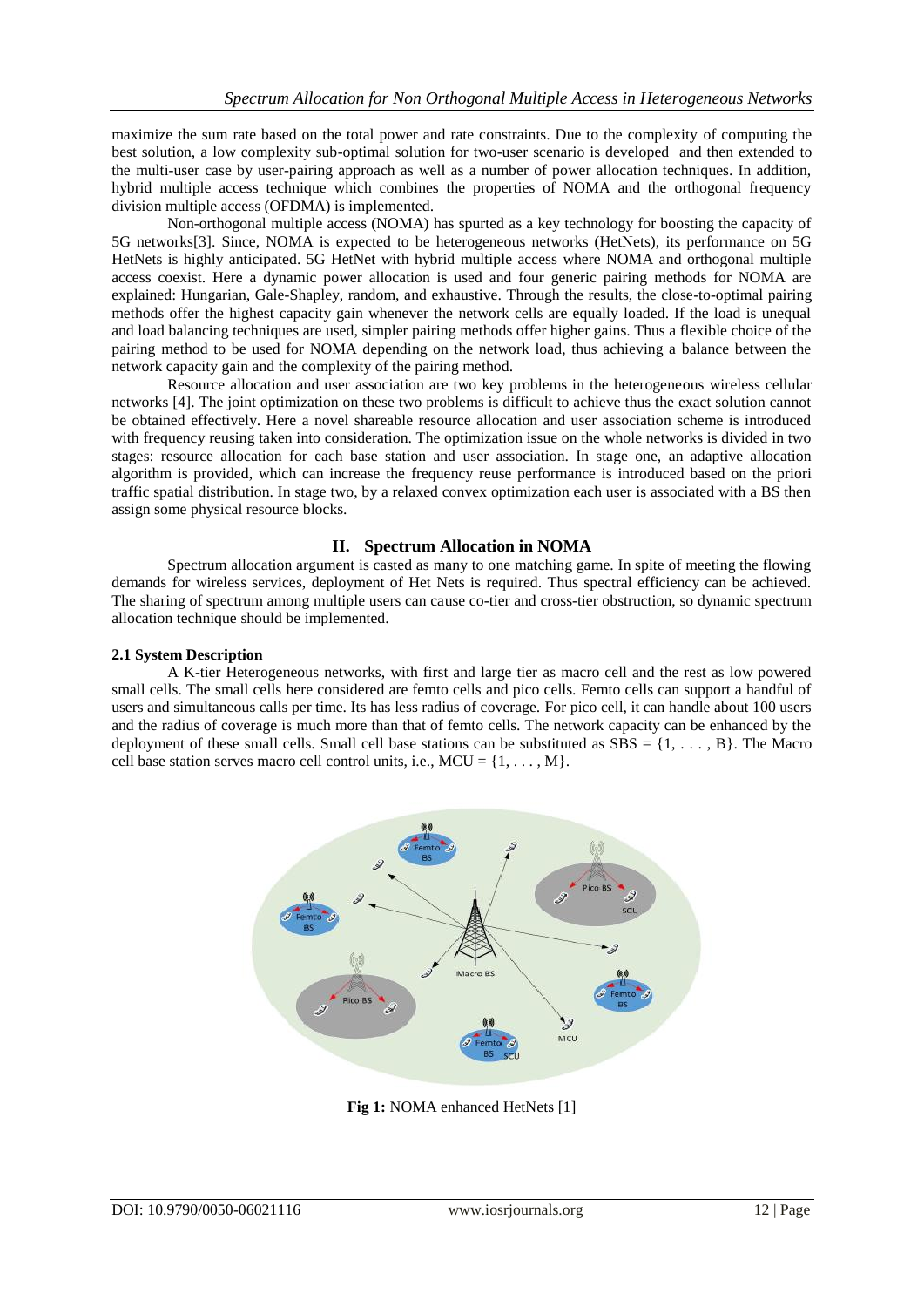# **2.2 Channel Model**

In power domain NOMA, at the transmitter multiplexed signals are superimposed and at receiver, successive interference cancellation is done to reduce interference. Interference can be allowed to a limit. Consider the vector  $a_b = [a_{b,k}, a_{b,j}]$  where  $a_b$  is the power allocation coefficients for the control units of small cells. The small cell base station can send message to small cell control units k and j which can be represented as:

 $a_{b,k} * x_{b,k} + a_{b,j} * x_{b,j}$ 

(1)

where the term x denotes to the messages for the respective control units. The received signal can have the following output:

 $y_{h,k}$  = desired signal + interference from NOMA users + noise + cross-tier interference + co-tier interference (2)

In the case of orthogonal multiple access, interference can be limited due to orthogonality. While in NOMA, intentionally interference is added at the transmitter. The strongest signal can be decoded first and then the process continues with the rest of signals.

### **2.3 Many-To-One Matching For Spectrum Allocation**

A matching function Φ is chosen from the set RB ∪SBS into the set of all subsets of RB ∪SBS such that

1)  $|\Phi(b)| = 1$ ,  $\nabla b \in SBS$ , each SBS matched to only one RB

2)  $|\Phi(m)| \le$  qmax,  $\forall m \in RB$ , number of SBSs matched to each RB limited to qmax

3)  $\Phi(b)$  = m if and only if b  $\epsilon \Phi(m)$ , if and only if SBS b is matched with RB m, then RB m latter will also be matched with SBS b

Before matching, both SBSs and RBs should set up a preference lists. It should be in descending order. Formed by interest of each. Each SBS b compare RB m and m' based on data rate and each m compares SBS b and b'. Choose the preferred RB and SBS respectively. Thus the preference list may change as the matching game proceeds.

### **2.4 Initialization Algorithm**

An initialization algorithm (IA) is proposed based on the traditional Gale Shapely algorithm to obtain the initial matching state. After the initialization, swap operations among SBSs is done to better handle interdependencies between preference of players. This is to further improve the performance.

In the initialization algorithm, SBSs and RBs first initialize their own preference lists. The list of all the SBSs that are not matched with any RB is denoted by UNMATCH. In the matching process, each SBS proposes to its most preferred RB, then each RB accepts the most preferred SBS and rejects the others. This process continues until the set UNMATCH goes empty.

Algorithm 1: Initialization Algorithm (IA)

- 1. Initialize preference list of SBS and RB.
- 2. Construct a set of unmatched SBS with RB.
- 3. **while**Unmatch is not empty
- 4. **for**∀b ∈Unmatch**do**
- 5. SBS proposes RB
- 6. **end for**
- 7. **for**∀m ∈ RB **do**
- 8. **if**|Φ(m)| ≤ qmax**then**
- 9. RB m keep all proposed SBS
- 10. Remove matched SBS from the set Unmatched
- 11. **else**
- 12. RB m keeps most preferred qmax SBS and reject others
- 13. Continue step 10
- 14. **end if**
- 15. Remove m from preference list of SBS that have sent requests
- 16. **end for**
- 17. **end while**

# **2.5 Swap Operations Enabled Matching Algorithm**

After the initialization, swap operations among SBSs are enabled to further enhance the performance of the resource allocation algorithm. Swap Operations Enabled Matching Algorithm is composed of three steps. First, initializes the matching state based on the algorithm IA. Second, focuses on the swap operations between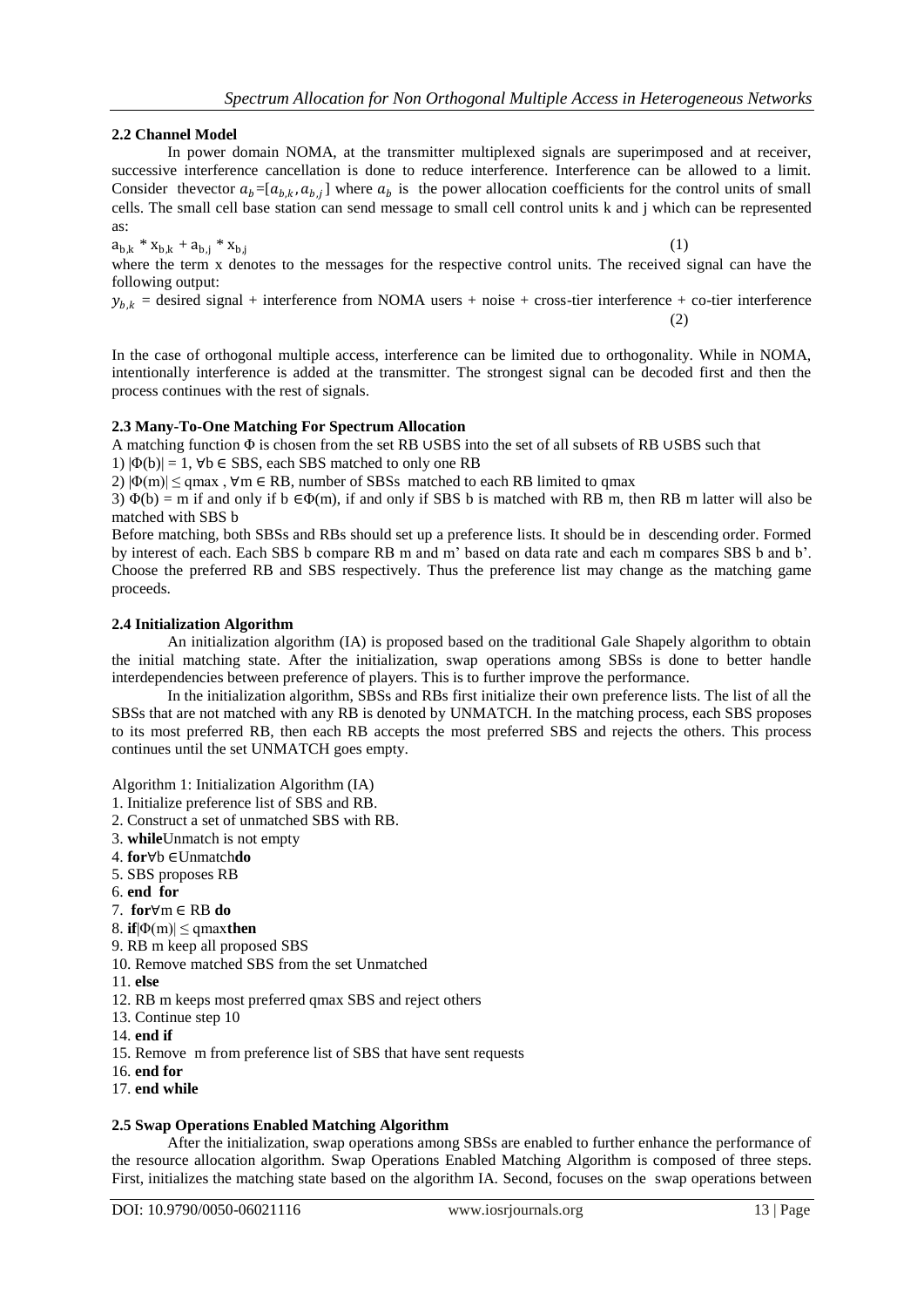SBSs. Every SBS keeps on searching all the other SBSs if they form a swap-blocking pair. The swap-matching process continues till there will be no swap blocking pair. And finally end of the algorithm.

To prevent cyclic swapping between SBS b and b', the flag is set to record the time that b and b' swap their allocated RBs. Each SBS b can at most swap with another SBS b' twice, which prevents flip flop and ensures convergence.

Algorithm 2: Swap Operations Enabled Matching Algorithm

- 1. **Step 1: Initialization**
- 2. Initialize matching state and flag
- 3. Initialize no: of swapping proposals from b to b' as 0
- 4. **Step 2: Swap matching process**
- 5. Each SBS b search for another SBS b' to evaluate if a swap blocking pair exist
- 6. **if** ( b,b') exists, update current matching state
- 7. Increment flag by 1
- 8. **else**
- 9. Keep current matching state
- 10. **end if**
- 11. **Repeat step 2** till no swap blocking pair exists
- 12. **Step 3: End of algorithm**

### **III. Spectrum Allocation In Hybrid Multiple Access With Rate Constraint**

In 4G networks, orthogonal multiple access is used as the air interface technique. The effectiveness against multi-path fading and achieving high system throughput does not make full use of the spectral resource because it restricts each user to use only a limited part of the spectrum. This limits enhancement of spectral efficiency and the capacity of future networks. Non-orthogonal multiple access (NOMA) is as a promising radio access scheme for further capacity enhancement

#### **3.1 Hybrid System**

It is the mixture of OFDMA and NOMA in the sense of orthogonality between users. Thus it could enhance the capacity. In a hybrid multiple access scheme, part of the spectrum are reserved for orthogonal access (dedicated) and the rest (shared) are for all users by NOMA is shown in Fig 2. An illustration of this hybrid scheme in a two user case is depicted in Fig 2. In this example the first RB is dedicated for user 1 and the s-th RB is dedicated for user 2 respectively. Both users share the second RB. Hence the merit of the hybrid method is that it is less susceptible to interference and requires less SIC process than NOMA. Some users could share more spectrum as compared to the purely orthogonal case thus hybrid system has more spectral efficiency than OFDMA. RB allocation is performed by assuming equal power allocation.



#### **3.2 Multi-User Noma With Vertical Pairing Concept**

A vertical pairing concept is shown in Fig 3, allocate the users in pairs. The total number of pairs are denoted by Z, and the pairs are arranged based on their channel powers from the weakest to the Z-th pair i.e, the strongest. Starting from the bottom pair which has both weak and strong user, the weakest user among them in the first pair will not perform SIC while the better one in this pair will perform SIC only to its partner in this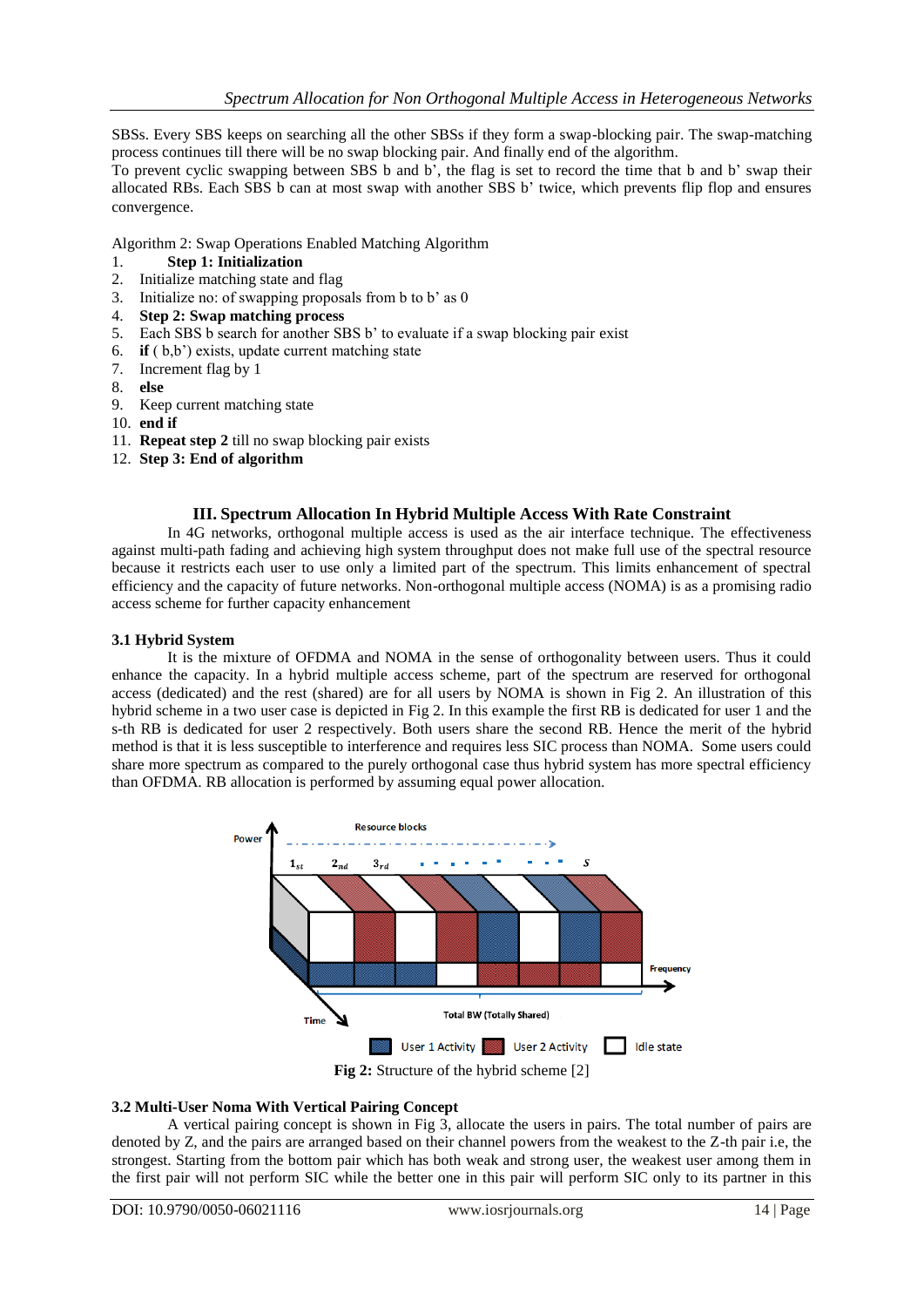pair. As moving on to top, the weaker user of the Z-th pair or the strongest pair will perform SIC to all of the previous pairs, but the strongest user at this pair will perform SIC to all of the previous pairs along with its companion.



**Fig 3 :** NOMA structure with vertical pairing concept [2]

#### **3.3 Hierarchical Pairing Power Allocation (HPPA)**

After the application of multi-user NOMA with vertical pairing,power will be allocated to the vertically paired users, in stratified manner based on their channel powers. Divide the users into two groups and blend their channel powers. Based on the concept of NOMA, the stronger half of the users form one group, and the weaker half the other. After the power for the two groups are determined, the procedure is repeated to each group as a second stage. Thus two subgroups are formed in each group of the previous stage. The multiple stage approach is continued until the subgroups become pairs of users.

# **3.4 RB Allocation and Classification**

The achievable rates of RB are first evaluated and then choose the best one to segregate RB for orthogonal or non-orthogonal transmission. For the orthogonal case, the achievable rate of each user over the s-thRB is evaluated using:

$$
R_{orth,s} = B_s \log_2 \left( 1 + \frac{P_{RB} |h_s^{(u)}|^2}{B_s N_0} \right)
$$
\n(3)

The non-orthogonal sum rate of all users over the s-th RB is given by:

$$
R_{non,s} = B_s \log_2 \left( 1 + \frac{\beta_{\tilde{u},s} P_{RB} |h_s^{(\tilde{u})}|^2}{B_s N_0} \right) +
$$
  

$$
B_s \sum_{u=1, u \neq \tilde{u}}^{U} \log_2 \left( 1 + \frac{\beta_{u,s} P_{RB} |h_s^{(u)}|^2}{B_s N_0 + \sum_{m=u+1}^{U} \beta_{m,s} P_{RB} |h_s^{(u)}|^2} \right)
$$
(4)